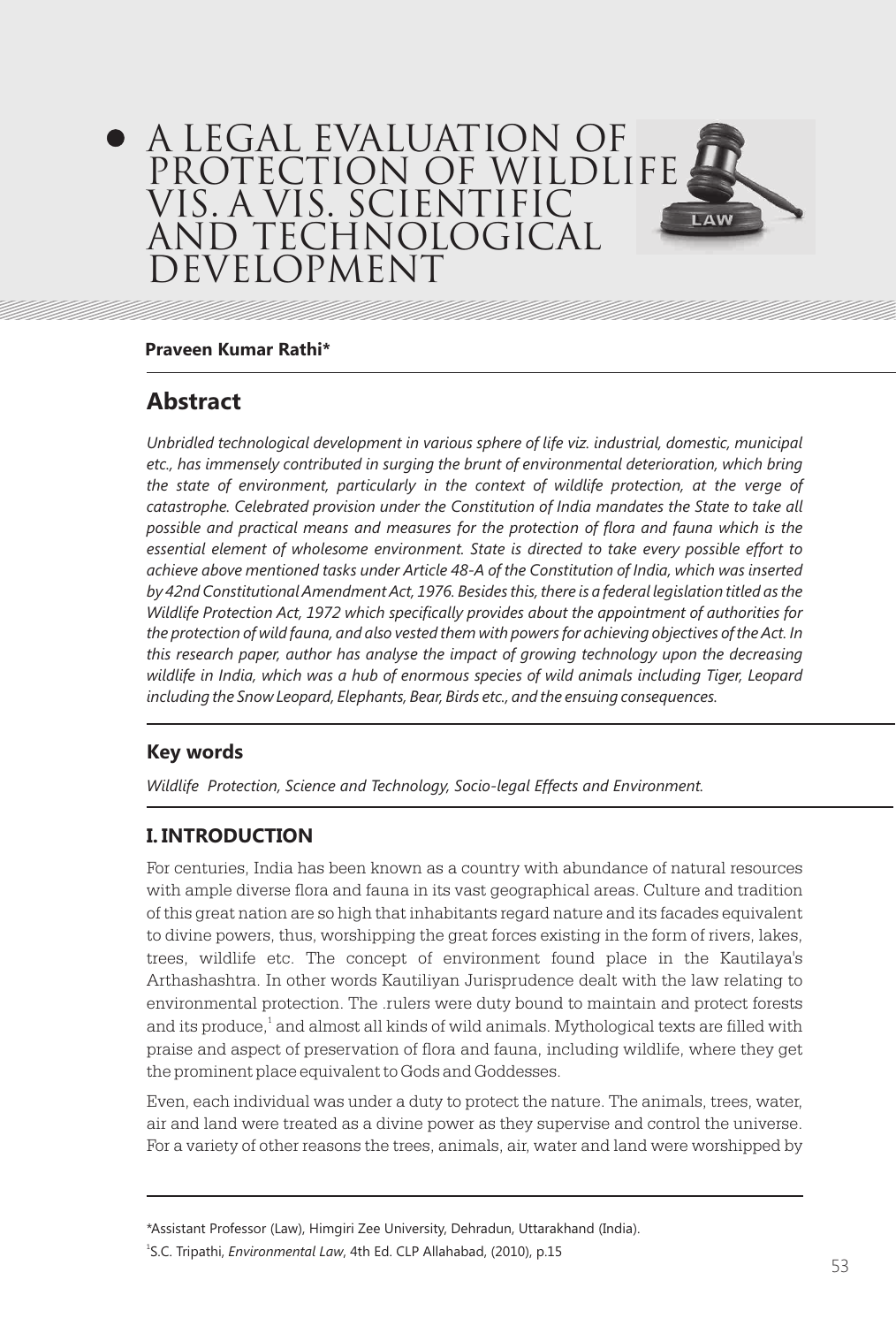ancient men. $2$  The world history reveals that almost all religious and philosophical writings express concern for protection and adequate use of natural resources and also need for preserving natural wealth for the sake of future generations. Forest and wildlife are natural assets of immense value and have been a vital source of human sustenance. They have been an integral part of human existence since time immemorial because of their role and ecological balance, environmental stability, and conservation of biodiversity, food security and sustainable development have been recognised ubiquitously.<sup>3</sup>

But, with the passing of time men forget his duties toward the nature and start exploiting it without using his wit, which ultimately brought the state of environment at the brink of extinction. Technological developments in the field of human luxury played a vital role, on one hand, in the progress of humans, but, on the other hand in the destruction and imbalance of nature. Technology simplifies the way we do things. The research and development for technological innovations has been growing at a fast pace. It becomes highly imperative in our competitive world to find out the impact of technology on all stakeholders. The sustainable aspect of development in any sector is the need of the hour and technological development also needs thorough impact assessment. In the view of this author, there is a need to balance development with environment as it becomes our responsibility towards the entire ecosystem, the resources of which are being exploited in lieu of technological development.

Although, India has sufficient Legal Framework in the form of Anti-poaching Laws<sup>4</sup> and Constitutional Mandate for wildlife protection and preservation, but so far they failed to be as effective as they were once contemplated to be because of destruction of Habitats of Wild Animals and unabated human population growth.

## **II. LAWS FOR THE PROTECTION AND PRESERVATION OF WILDLIFE IN INDIA**

Legal protection of wild animals, in reality, starts from British Era. There were several important legislation viz. The Madras Elephant Preservation Act, 1873; The Elephant Preservation Act, 1879; Wild Birds Protection Act, 1887; Wild Birds and Animals Protection Act, 1912; Hailey National Park Act, 1936 etc. aimed towards the protection of wild animals like Tiger, Elephant, Birds etc. before Independence. However, in 1972, parliament of India has enacted the Wildlife (Protection) Act, which is applicable in whole of the territory of India, except the Jammu & Kashmir. Besides this, Constitution of India also contains some provisions for wildlife conservation.

#### **The Constitution of India, 1950**

To protect and improve the environment, including protection of wild animals, is a

<sup>2</sup> *Ibid.*

<sup>&</sup>lt;sup>3</sup>Prakash Chandra Shukla, "The Scheduled Tribes and Other Trditional Forest Dwellers (Recognition of Forest Rights) Act, 2006: A Step to Undo Historic Injustice" in the Book "An Introduction to Environmental Rights", Edited by Dr Rathin Bandopadhyay and Dr Rajendra Dhar Dubey, Central Law Publication, Allahabad, (2010), p. 100.

<sup>4</sup> The Wildlife (Protection) Act, 1972; Biodiversity Act, 2002; and there is also "Wildlife Conservation Strategy, 2002".  $54$  2002".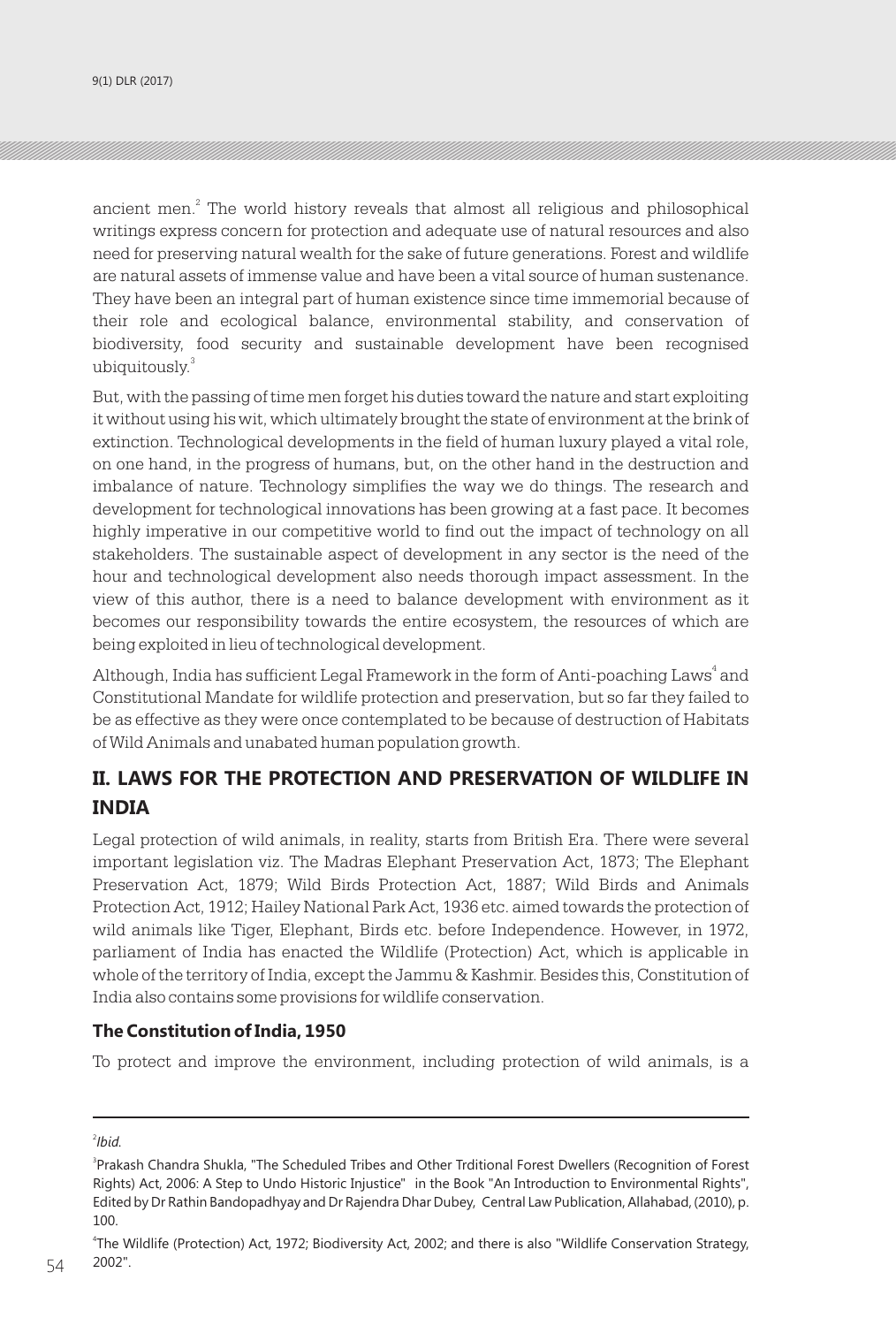

constitutional mandate under Article 48-A and Article 51A(g).<sup>5</sup> It is a commitment for a country wedded to the ideas of a welfare State. The Indian Constitution contains specific provisions for environment protection under the chapters of Directive Principles of State Policy and Fundamental Duties. The absence of a specific provision in the Constitution recognizing the fundamental right to clean and wholesome environment has been set off by judicial activism in the recent times. $^{\mathrm{6}}$ 

Initially, the Constitution of India had no direct provision for environmental and wildlife protection. Global consciousness for the protection of environment in the seventies, Stockholm Conference and increasing awareness of the environmental crisis, including hunting and eradication of wildlife, prompted the Indian Parliament to do 42nd Amendment to the Constitution in 1976. The Constitution was amended to introduce direct provisions for protection of environment, forest and wildlife. This 42nd Amendment added Article 48-A to the Directive Principles of State Policy.

#### **The Wildlife (Protection) Act, 1972**

The Wildlife (Protection) Act was enacted on 7th September 1972. It provides legal guidelines for the protection, conservation and management of wildlife in India. It covers all matters relating to India's wildlife, $^7$  including protected areas, $^8$  activities within protected areas, control of hunting and poaching, trade of wildlife, enforcement and administrative functions of wildlife authorities.<sup>10</sup> The Act authorises the appointment of Directors and other officers, after the establishment of sanctuaries, national parks, as well as zoos.

It also empowers the Directors and other officers of the Ministry of Environment and Forests to be in charge of wildlife in India, and armed them with ample powers in order to ensure the protection of wild animals a from smuggling and poaching.<sup>11</sup> Under the Act, the Ministry of Environment and Forests and state forest departments manage sanctuaries and national parks through regulations that prohibit various activities within them. Regulations for specific national parks and sanctuaries are to be drawn up in consultation with local authorities, which differs from place to place. The Wildlife (Protection) Act, 1972 also provides almost complete or partial protection of wild species, listed under various Schedules.

However, despite of these laws, wildlife in India is rapidly decreasing because of improper implementation and corruption in officials responsible for wildlife protection. But, bigger factor for their destruction is our lifestyle in which science and technology play a greater role.

<sup>5</sup> The Constitution of India, 1950; Articles 48-A and 51A(g).

<sup>6</sup> *Subhash Kumar v. State of Bihar*, AIR1991SC 420; *Sansarchand v. State of Rajasthan* (2010) 10 SCC 604.

<sup>7</sup> The Wildlife (Protection) Act, 1972; Sections 9-17

<sup>8</sup> *Ibid,* Sections 18-38.

<sup>9</sup> *Ibid*, Prohibition of Trade or Commerce Sections 49 A, 49B, and 49 C.

<sup>10</sup>*Ibid,* Sections 3-8 deal with Authorities in the Act.

<sup>11</sup>*Ibid,* Section 50.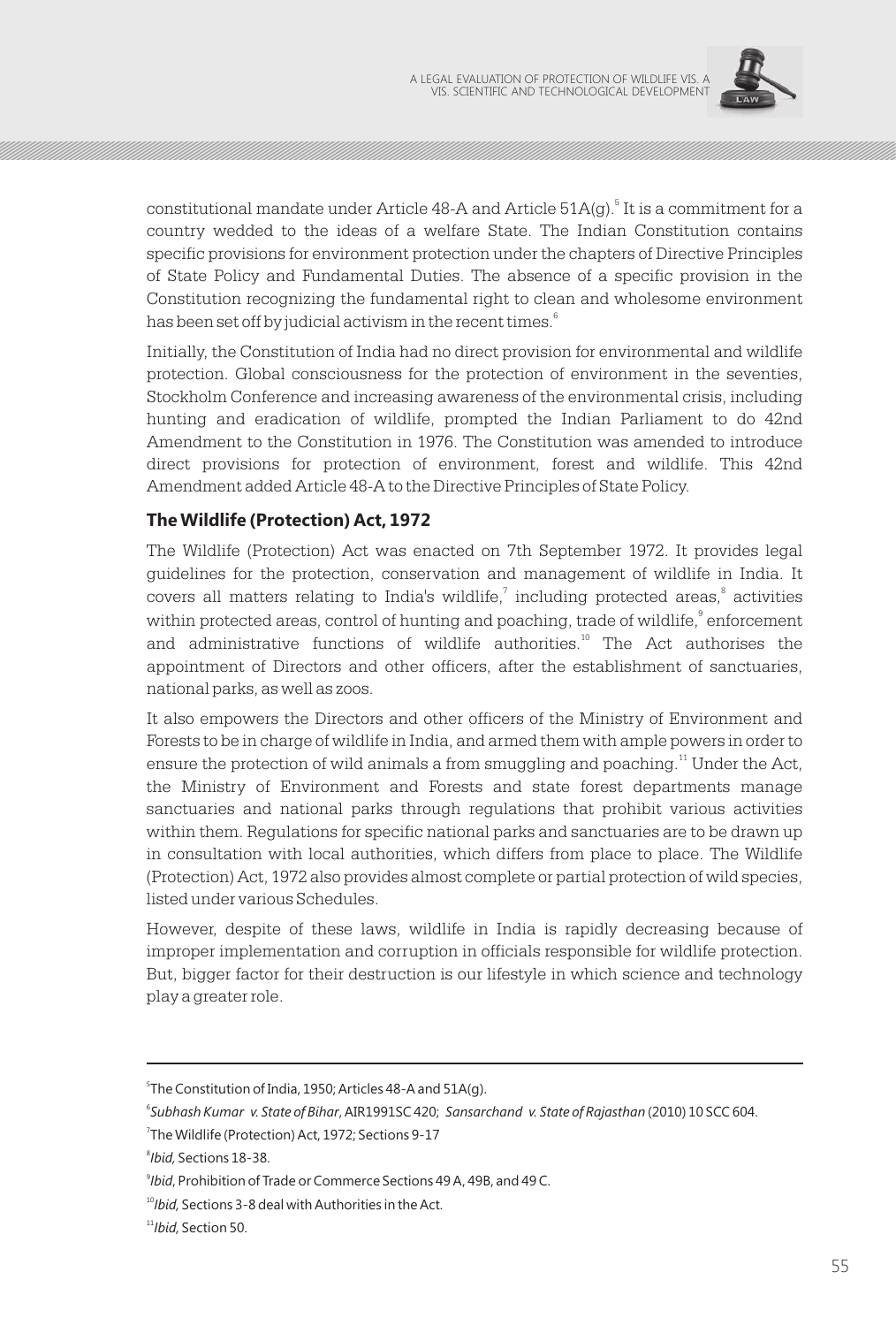## **III. GROWTH OF SCIENCE AND TECHNOLOGY: POSITIVE AND NEGATIVE IMPACTS ON WILDLIFE**

"Scientific progress and technological development are major forces underlying improvements in productivity and living standards. New technologies offer considerable promise for decoupling economic growth from long-term environmental degradation. But there is no guarantee that innovations will appear when and where they are most needed, or at a price that reflects all environmental and social externalities associated with their deployment $12$ 

It is humbly submitted that science and technology is sine qua non for human development and progress and no country can ignore it, otherwise it failed to pace with developed nations. The advancement in technology has been exceptionally fast in the 20th and 21st century. With electronic technology and machines being produced and improved all the time, it was very likely that along with the positive aspects of these new advancements, people would also consider the negative aspects and look to criticise new technology.

Developments in science and technology in the contemporary world are fundamentally altering the way people live, connect, communicate and transact, with profound effects on economic development. Through breakthroughs in health services and education, these technologies have the power to better the lives of poor people in developing countries. Eradicating malaria, a scourge of the African and Asian continents for centuries, is now possible. Cures for other diseases in man and animals, which are endemic in developing countries are also now become possible, allowing people with debilitating conditions to live healthy and productive lives.<sup>13</sup>

Our country has also stride significantly in the direction of science and technological advancement. India ranks third among the most attractive investment destinations for technology transactions in the world. Modern India has had a strong focus on science and technology, realising that it is a key element of economic growth. India is among the topmost countries in the world in the field of scientific research. India is aggressively working towards establishing itself as a leader in industrialisation and technological development. Significant developments in the nuclear energy sector are likely as India looks to expand its nuclear capacity.<sup>14</sup>

This has also been contributing a bit in the arena of wild animal protection in various National Parks and Sanctuaries in India as Wild Life Authorities installed CCTV Cameras in the jungle, by which vigil over the illegal movement and activities in the forest can be made more effectively. Moreover, modern animal tracking system has been a huge success in the preservation of rare species which are at the brink of extinction like one Horne rhinoceros, Ganges river dolphins, Purple frog, birds species such as

<sup>&</sup>lt;sup>12</sup>OECD "Technology Policy and The Environment", OECD Publication, Paris, France (2002), p.7.

 $13$ Lee Roy Chetty, "The Role of Science and Technology in the Developing World in 21st Century", available at: https://ieet.org/index.php/IEET2/more/chetty20121003 (visited on 30/10/2017).

<sup>&</sup>lt;sup>14</sup>Science and Technology Development in India, available at: https://www.ibef.org/industry/science-andtechnology.aspx (visited on 30/10/2017)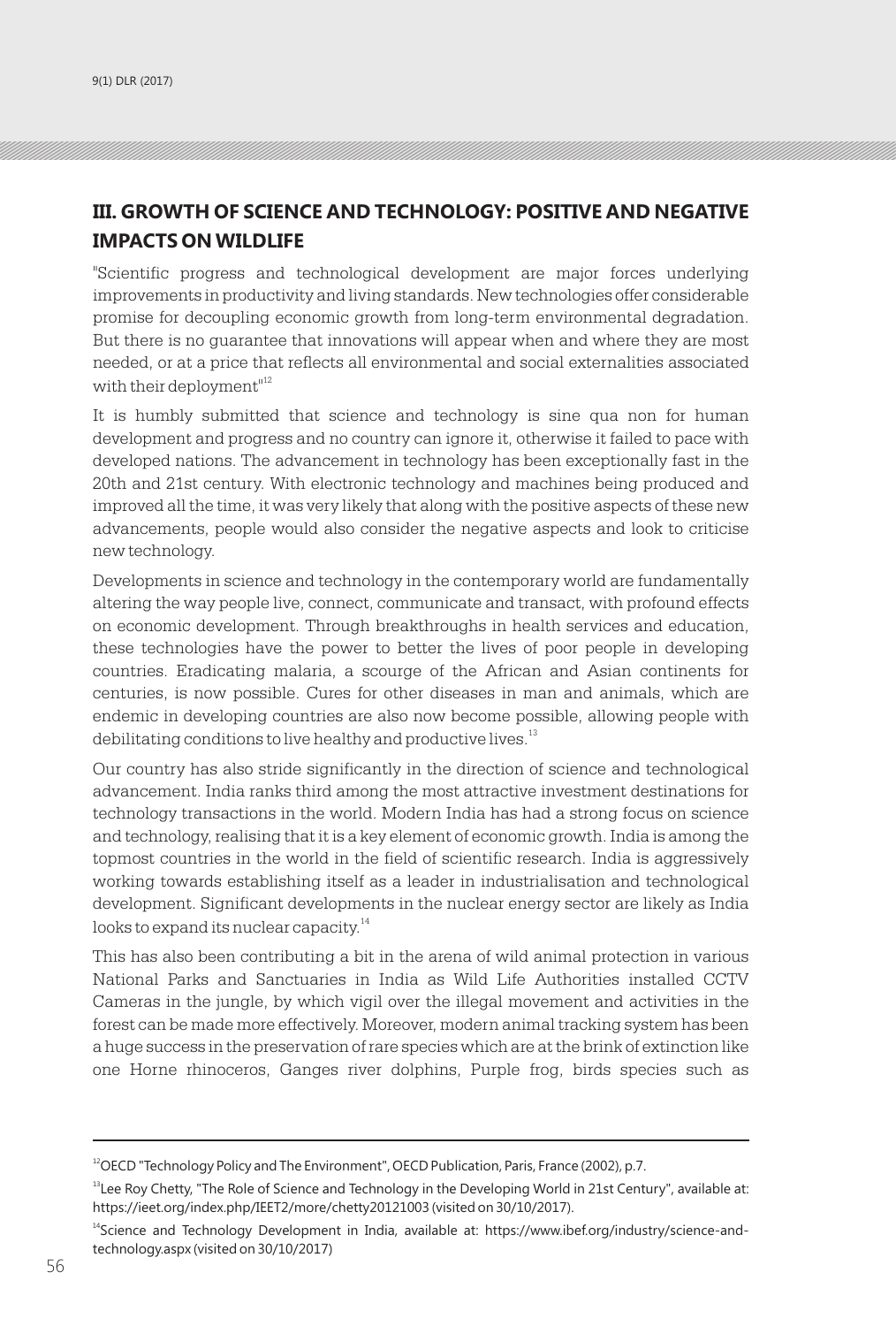

Himalayan Quail, Great Indian Bustard and Indian Horn-bill and many small mammals.<sup>15</sup>

On the other hand, however, this sort of development has also contained some cons, particularly its negative impacts upon the environment and this trend is still continuing. First, with the decline of mortality rate, population growth is on surge, particularly in India. Now it is the second largest country of the world after China and the rate of growth still continuous alarmingly. The earth is now overcrowded and consumption habit of the people is on the rise. While India has only 2.4 percent of the total area of the world i.e. 2.5 million square miles, it has 16 percent of the world population. While global population has increased three fold during the last century from 2 billion to 6 billion, the population of India has increased nearly five times from 238 million (23 corers) to 1 billion in the same period. As per the 2001 census, India's population stands at 1027 million and currently it is 1.25 billion, and it is increasing by about 17 million every year which is equivalent to the population of Australia, area wise Two and half times bigger than India.<sup>16</sup> One can easily understand that the pressure of such enormous population growth be ultimately affect the forest cover and deforestation would be inevitable, which in turn affect the wild animals.

Secondly, Unplanned Urbanization is also a sort of result of technological growth, because Industries are established in the vicinity of cities alluring the rural population for employment, thus, encouraging their exodus in the cities which are already overcrowded. From the earlier days we noticed that generally the civilization started near the water courses, and this trend is still going on, but instead of civilization, it is now resulting in growth of slums thus, putting huge pressure on aquatic flora and fauna and wildlife.

Thirdly, rapid industrialization, is another cause of worry as far as health of wildlife is concerned because it contributes tremendously in increase in pollution, which makes the wild environment unsuitable for wild animals. Immediately after the independence, major steps were taken in our country in its stride for development in order to give its economy a big boost. Industrialization was then considered the most important factor that can put the country in the path of progress, and indeed it do so. But to our utter surprise industrialization, which is one of the major facet of scientific and technological growth, along with wayward development brought with it the danger to the human civilization and wild flora and fauna as well, by contributing in surge of environment pollution.

It is to be noted that large number of plants and animal species are beneficial to humans in one way or the other. Many of the medicines such as aspirin, penicillin, quinine, morphine and vincristine have been derived from uncultivated plants, the pollination in which takes place due to humming Birds and Honey Bees. If we talk about the ancient medicinal system of Ayurveda, it has also been using extracts and juices from various plants and herbs to cure problems like blood pressure, diabetes and many other neurological problems since ages.

<sup>&</sup>lt;sup>15</sup>Unfortunately, many rare Indian species of wildlife has already vanished till now like Indian Cheetah, Indian Aurochs, Sivatherium, etc.

<sup>16</sup>Sukanta K. Nanda, *Environmental Law, CLP,* Allahabad (2009), p. 10.  $57$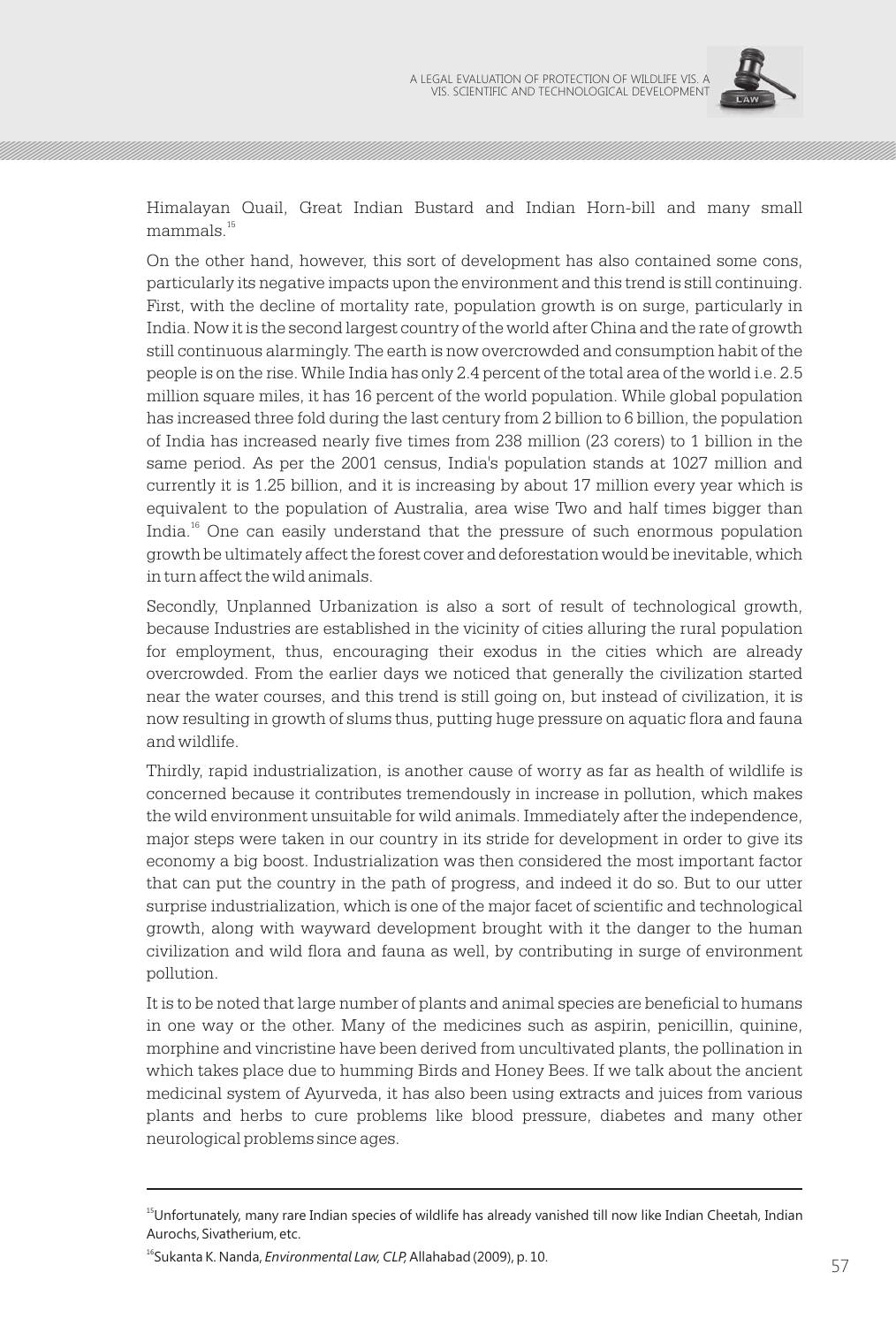It's not only the plants which are useful, many of the extracts from animal species are rich in nutrients and anti-oxidants which we extract from them either by force or killing, however, wild animals have become the object of experiments and observations for human benefits, an another form of cruelty upon them. For instance, the oil from lever of Cod fish is rich in Omega 3 and Omega 6 anti-oxidants that helps fight ageing, chemicals derived from shrimps and lobsters are used in treating fungal infections, venom of Cobra is used as a cure for leprosy and the list does not end here. Today, various species of animals are also being studied and researched upon to find cures to deadly diseases like cancers, Alzheimer's and Parkinson's.<sup>17</sup>

## **IV. Wild Animals bear the brunt of Development of Science and Technology**

Conceding the fact that growth of science and technology in multiple aspects of human life make it more luxurious and comfortable, one must not forget the ill consequences of its rampant, arbitrary and mindless use just for the sake of human convenience. Followings are the major impacts of indiscriminate growth of science and technology upon the wild animals and creatures:

Firstly, with the availability of sophisticated weapons, poaching in the jungles in India, and particularly in the State of Uttarakhand, become much more easier for the poacher, who inclined to finish the carnivorous animals like tigers, leopards, snow leopards etc. It is honestly submitted by this author that as a result of this unchecked poaching, sharp decline in the population of carnivorous animals is noticed, which iis extremely harmful to the ecological balance.

Secondly, as the habitats of these predators are vanishing due to unplanned urbanization and deforestation, and also by poaching, their population has come down alarmingly. On the other hand, sharp increase in the population of herbivorous animals, particularly Indian Antelope (Boselaphus tragocamelus), is noticed, which are notorious to invade the growing crops.

Thirdly, particularly in the State of Uttarakhand, as a result of deforestation and poaching, increase in the unwarranted human interference in the habitat of wild animals, is resulting in frequent clashes between humans and wild animals. Often, wild elephants found venturing in human habitations in the State because of decrease in their habitat areas. Similarly, leopards, which are fortunately found in large numbers, invaded the human populace in search of easy prey. The victims are generally those poor, who are forced to live near the borders of jungles due to poverty or those, who have made their residence in the periphery of jungle. National Green Tribunal of India has also raised its concern against such human activities in the case of Salim Khan v. Union of India<sup>18</sup> that "As the exercise of relocation and rehabilitation of the villagers is going on (in Hoshangabad District of Madhya Pradesh), the families vacated from the core area of the Tiger Reserve have started moving into the newly allotted land and constructing their

 $17$ Pawan Kotiyal "Reasons Why We Need To Save Wildlife" 7th June, 2016, available at: https://www.tourmyindia.com/blog/reasons-to-save-wildlife/ (visited on 30/10/2017).

 $18$   $\phantom{1}^{18}$ Decided on 4th April 2014 by National Green Tribunal.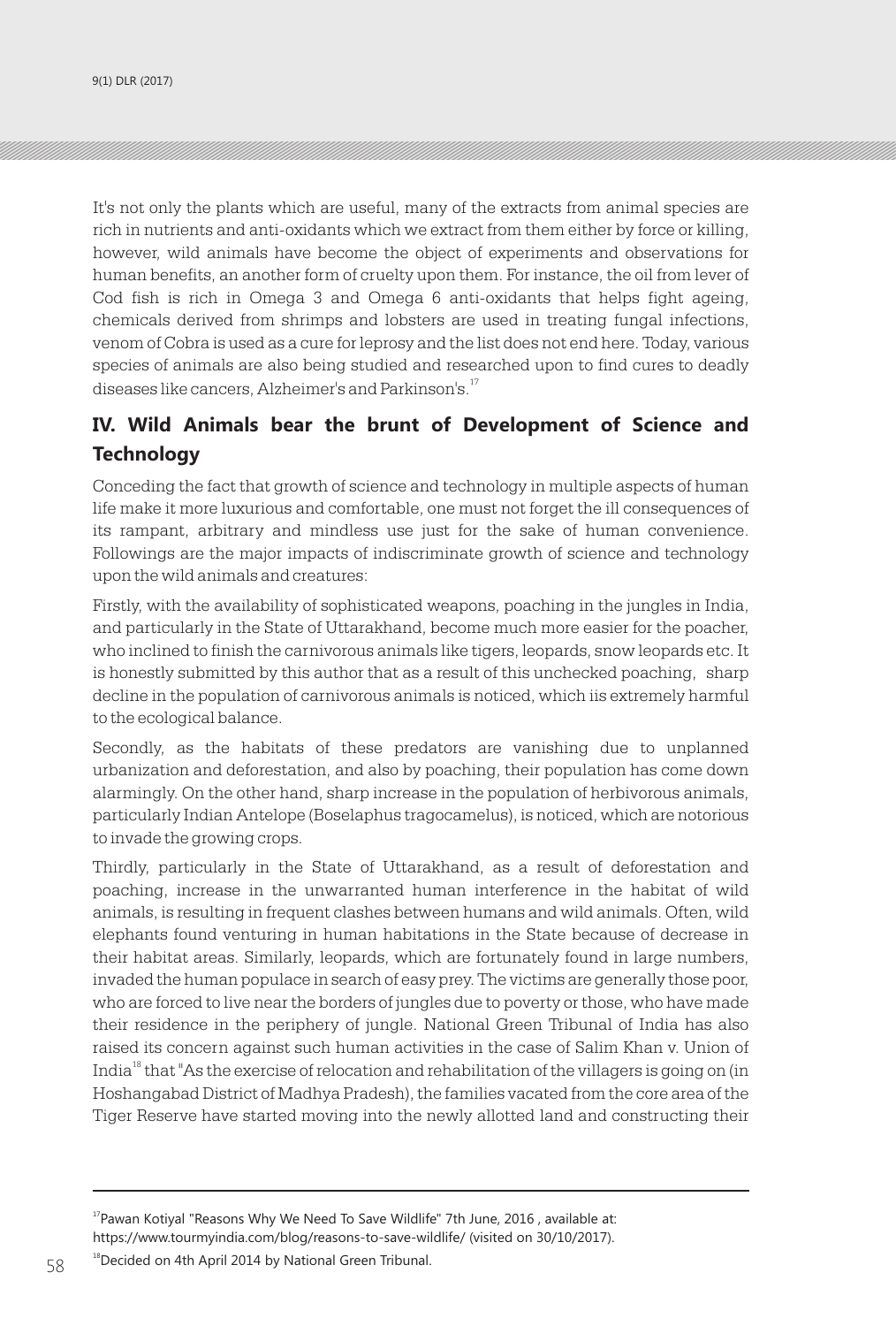

houses as well as taking up agricultural activities ".<sup>19</sup>

Fourthly, other Human activities directed toward certain commercial interest also adversely affecting the state of affair of wildlife and working as fuel in the process of deterioration of wild animals. Use of wild animals for commercial and entertainment purposes is another curse. Matter was raised against such cruel behaviour in the Delhi High Court in the case of *People for Ethical Treatment of Animals v. Union Of India &*  <sup>20</sup> *Others* where honourable court has dismissed the petition alleging maltreatment given to wild animals while making a commercial movie, due to the lack of adequate material, none the less also expressed its concern upon the topic.

The Kerala High Court upheld a notification by the Ministry of Environment and Forests stating that bears, monkeys, tigers, panthers and lions shall not be exhibited or trained as performing animals. When the notification was challenged in the Supreme Court, the court declared that animals suffer cruelty as they are abused and caged to make them perform, and therefore, this contravenes the mandate of constitution to treat the wild animals compassionately. $^{21}$  It also dismissed the argument that the petitioners' right to carry out any trade or business under article  $19(q)$  of the Indian Constitution was violated as those activities that caused pain and suffering to the aforementioned animals would not be allowed.<sup>22</sup>

In *Sansar Chand v. State of Rajasthan*<sup>23</sup> the Apex Court of India has expressed its concern over unabated hunting of rare wild animals, particularly Tiger in the following words:

"Until recently habitat loss was thought to be the largest threat to the future of tigers, leopards etc. However, it has now been established that illegal trade and commerce in skins and other body parts of tigers, leopards etc. has done even much greater decimation. Poaching of tigers for traditional Chinese medicine industry has been going on in India for several decades. Tigers and leopards are poached for their skins, bones and other constituent parts as these fetch high prices in countries such as China, where they are valued as symbols of power (aphrodisiacs) and ingredients of dubious traditional medicines. This illegal trade is organized and widespread and is in the hands of ruthless sophisticated operators, some of whom have top level patronage. The actual poachers are paid only a pittance, while huge profits are made by the leaders of the organized gangs who have international connection in foreign countries. Poaching of wild life is an organized international illegal activity which generates massive amount of money for the criminals  $\frac{24}{1}$ 

The Honourable Court, while pointing out the importance of preservation of wildlife, further observed that "Preservation of wild life is important for maintaining the ecological balance in the environment and sustaining the ecological chain. It must be

<sup>19</sup>*Ibid*, at para 8.

 $20$ W.P(C) No. 23480/2005 Decided on 5th March, 2009.

 $21$ Constitution of India, 1950; Articles 48-A and 51-A(g).

<sup>&</sup>lt;sup>22</sup>N.R. Nair And Ors., Etc. v. Union Of India And Ors. Decided on 6 June, 2000.

<sup>&</sup>lt;sup>23</sup>(2010) 10 SCC 604.

 $24$ *bid,* para 14. 59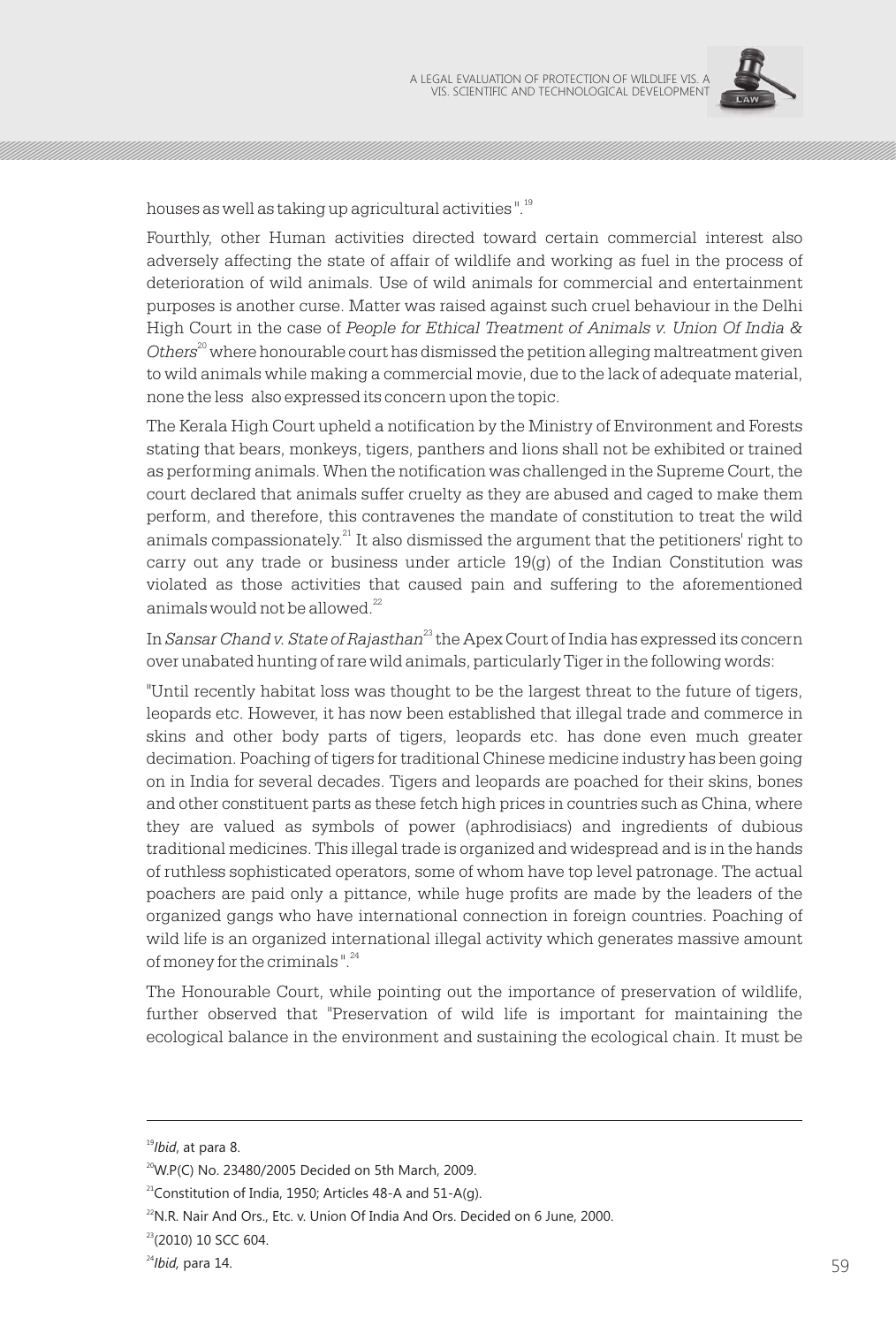understood that there is inter-linking in nature. To give an example, snakes eat frogs, frogs eat insects and insects eat other insects and vegetation. If we kill all the snakes, the result will be that number of frogs will increase and this will result in the frogs eating more of the insects and when more insects are eaten, then the insects which are the prey of other insects will increase in number to a disproportionate extent, or the vegetation will increase to a disproportionate extent. This will upset the delicate ecological balance in nature. If we kill the frogs the insects will increase and this will require more insecticides. Use of much insecticide may create health problems. To give another example, destruction of dholes (wild dogs) in Bhutan was intended to protect livestock, but this led to greater number of wild boar and to resultant crop devastation causing several cases of abandonment by humans of agricultural fields. Destruction of carnivorous animals will result in increase of herbivorous animals, and this can result in serious loss of agricultural crops and other vegetation".<sup>25</sup>

Thus, it is submitted that state of wildlife in India, in general, and State of Uttarakhand, in particular, has gravely affected by human activities.

### **V. SOCIO-LEGAL EFFECTS**

Enormous use of science and technology in mindless manner specially the use of machines is affecting the state of wildlife in adverse manner, both directly and indirectly. Following are the resulting socio-legal effects impacting both humans as well as wild animals and also creating the legal implications:

#### **Forced Violation of law due to Wild Animals Intrusion**

As a result of enormous pollution and decreasing animals habitats due to the deforestation, it is noticed that these animals often after crossing the jungle roam in the areas where people live, thereby, posing a serious threat to life and security of property of the folk. Thus, in order to protect their life and property the local people, in a manner induce to take records of such measures and devices which are meant either to kill these animals or causing serious harms to the body and health of such animals. For example, when elephants start trodding the farm land and cause damage to the crops standing in such farm land, it is obvious, that villagers encase of receiving no help from the concerned wildlife authorities, inclined to kill these elephant either by use of guns, poisons or fire. Same is the case with Indian antelope, wild boars, monkeys etc.

 In other cases concerned to carnivorous predators like tigers and leopards when they start venturing in human dwelling areas in search of domestic animals and in some cases of also of human being, as easy food, the administration and local folk left with no option but to kill them in order to save the life and property of the people.

This is invariably results in the violation of legal provisions by such people because they have to kill the wild beast and herbivores by violating the provisions of wildlife (Protection) Act 1972 and mandate of constitution of India for ensuring their survival.

#### **Loss of Life, Property and Crops**

Another consequence of attraction of wild animals towards the human populated areas due to the abovementioned reasons often cross the loss of human lives, properties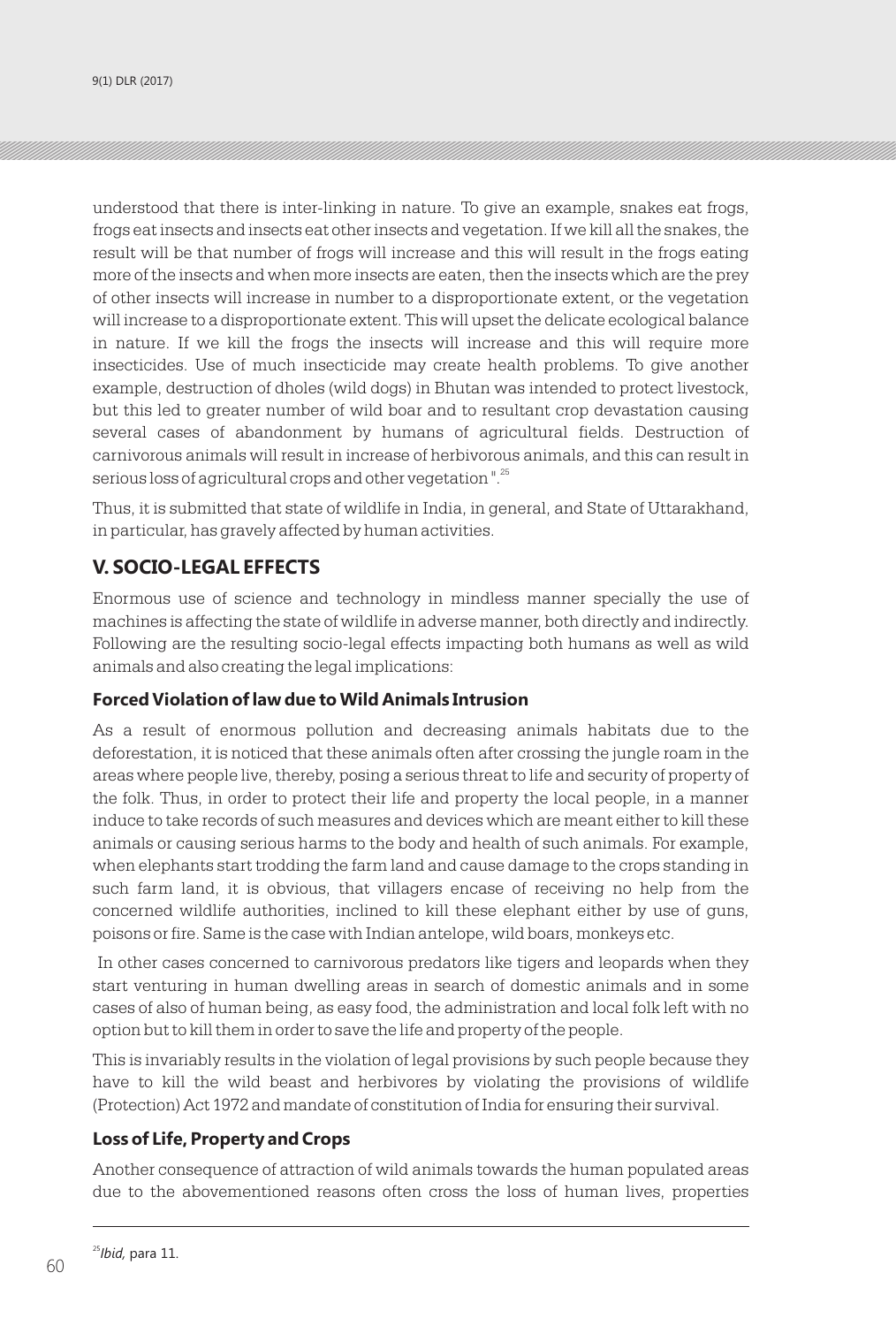

movable and immovable and standing crops, hence, creating the huge financial crisis upon a common man along with the agony. This also violates one of the social security of peaceful life, to which every person is entitled to lead due to the inherent human dignity in him.

### **Smuggling**

Abundant killing of wild animals by some greedy and anti social persons has economic reason, because they can make money by supplying the skin, bones, furs, feathers, ivory, tusk etc. to foreign countries by way of smuggling where these items are in high demand.

#### **Damage to Ecology and Ecological Balance**

Killing of wild animals either because use of poisonous pesticides and insecticide, modern agricultural practices, and resulting amount of pollution in the environment due to deteriorating water, air and soil quality...is causing irreparable damage to ecosystem. It is in a way disturbing the food web and food chain mechanism found in nature, once the ecological cycle gets disturbed, it become very difficult to bring back it ion track. This in turn generates more diseases, global warming, and erosion of natural resources vital for human consumption.

#### **Deprivation the Natural Inherent Right to Wholesome Environment**

In India, the honourable Apex Court has held in Subhash Kumar v. State of Bihar<sup>26</sup> that every person has right to enjoy the Wholesome Environment, which includes wild flora and fauna, besides pure air and water. Therefore, it may be submitted that elimination of wildlife, in a way, also depriving this aesthetic right of man to observe and enjoying the wild creatures.

### **VI. CONCLUSION**

It is humbly submitted that wildlife, both carnivores and herbivores including micro organisms, is a precious gift of nature to this planet. The term 'wildlife' not only caters to wild animals but also takes into account all undomesticated life forms including birds, insects, plants, fungi and even microscopic organisms. For maintaining a healthy ecological balance on this earth, animals, plants and marine species are as important as humans. Each organism on this earth has a unique place in food chain that helps contribute to the ecosystem in its own special way.

With growing needs and aspirations, we tend to ignore the basic need to survive, which is supported by the environment we live in. Impact of technology on environment can be stated with day to day examples such as increasing pollution levels, reducing green cover, and global warming, and causing changes in weather patterns. We need a sustainable approach towards inclusive development.

But, sadly today, many of the animals and birds are getting endangered. The natural habitats of animals and plants are being destroyed for land development for urban purposes like human dwellings and establishing the industries and farming by humans. Poaching and hunting of animals for fur, jewellery, meat and leather are other great factors contributing to wildlife extinction. If soon, no stringent steps are taken to save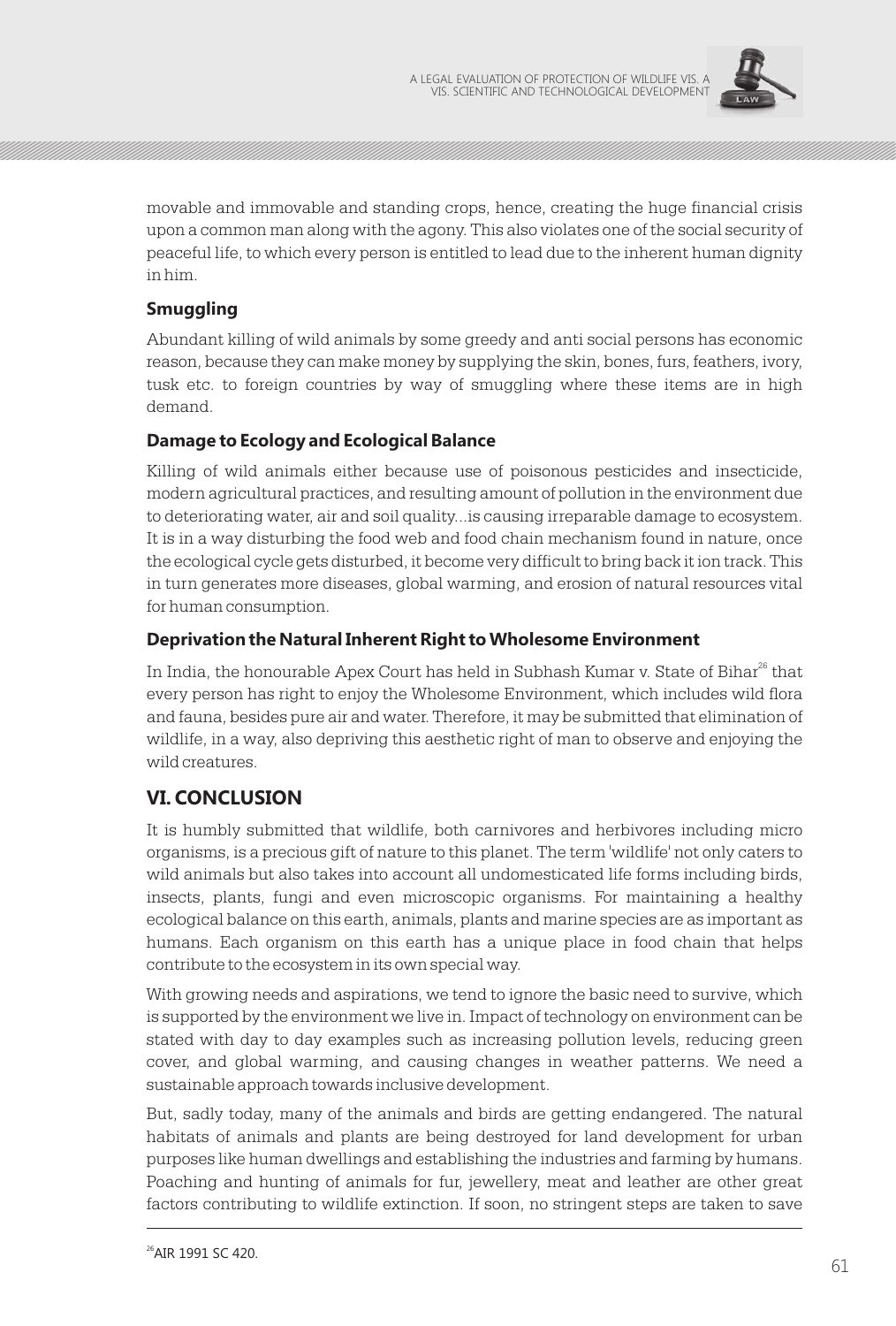9(1) DLR (2017) A LEGAL EVALUATION OF PROTECTION OF PROTECTION OF PROTECTION OF PROTECTION OF PROTECTION OF WILDLIFE VIS. A LEGAL EVALUATION OF PROTECTION OF WILDLIFE VIS. A LEGAL EVALUATION OF WILDLIFE VIS. A LEGAL EVALUA

wildlife, it would not be long when they will find a place only on the list of extinct species. The extinction of wildlife species will certainly have a fatal impact on human race as well. So, for us as humans, it becomes a great responsibility to save the wildlife, our planet and most importantly, our own selves. Here are few more reasons that will provide you an in-depth understanding why wildlife plays such a significant role in maintaining an ecological equilibrium on earth.

It is further submitted that the eco-system of a region is all about relationships between different organisms connected through food webs and food chains. Even if a single wildlife species gets extinct from the eco-system, which has now become a regular phenomenon, it may disturb the whole food chain ultimately leading to disastrous results upon the planet and greatest victims shall non else but we humans. Consider a simple example of a bee that is vital for growth of certain crops due to their pollen carrying roles. If bees get reduced in numbers, the growth of food crops would definitely lower owing to lack of pollination.

Similarly, if a specie i.e. antelopes, deers etc. gets increased in number, again it can have an adverse effect on the ecological balance. Consider another simple case of carnivores which is getting reduced every day due to human poaching and hunting. The reduction of these carnivores is leading to increase in the number of herbivores who are dependent on forest vegetation for their survival. It would not be long, when the number of herbivores in forests would soar to such a great extent that they would move to agricultural lands and villages for their food needs. Thus, saving wildlife plays a great role in ensuring a check on the ecological balance thereby, maintaining a healthy ecosystem.

Thus, author wish to submit that existence of wildlife is absolutely necessary for survival of human beings on this earth. For minimising the negative impacts of indiscriminate growing science and technology upon wild animal, here are some suggestions underneath, which may be beneficial in maintaining the balance between growth of Science and Technology and preservation and conservation of wildlife:

First of all, there is immediate need to discard those policies and programs, which are, though on one hand, for the benefit of mankind, but, on the other hand, very harmful to the wild species threatening their very existence. Of course, we have to compromise a bit with our comfort, but, ultimately, extremely useful for human existence.

Second, both at national and international level, we must adopt and emphasise on the well established principle of Sustainable Development, so that wild animals can survive.

Third, adoption of Effective and operational Wildlife policy directing towards the preservation of wild animals on priority basis, is the need of time.

Fourth, science and technology must be environment friendly, therefore, it is humbly submitted that our scientist should focus upon those inventions and innovations in the field of science and technology, which do not harm the environment including the wildlife.

Fifth, government must at all levels require to take steps on urgent basis to stop unplanned growth of cities and unplanned urbanization, particularly upon the forest land.

Sixth, though we have Wildlife (Protection) Act, 1972 for preserving the wild animals from poaching and hunting, nonetheless, there is need of another effective and practical